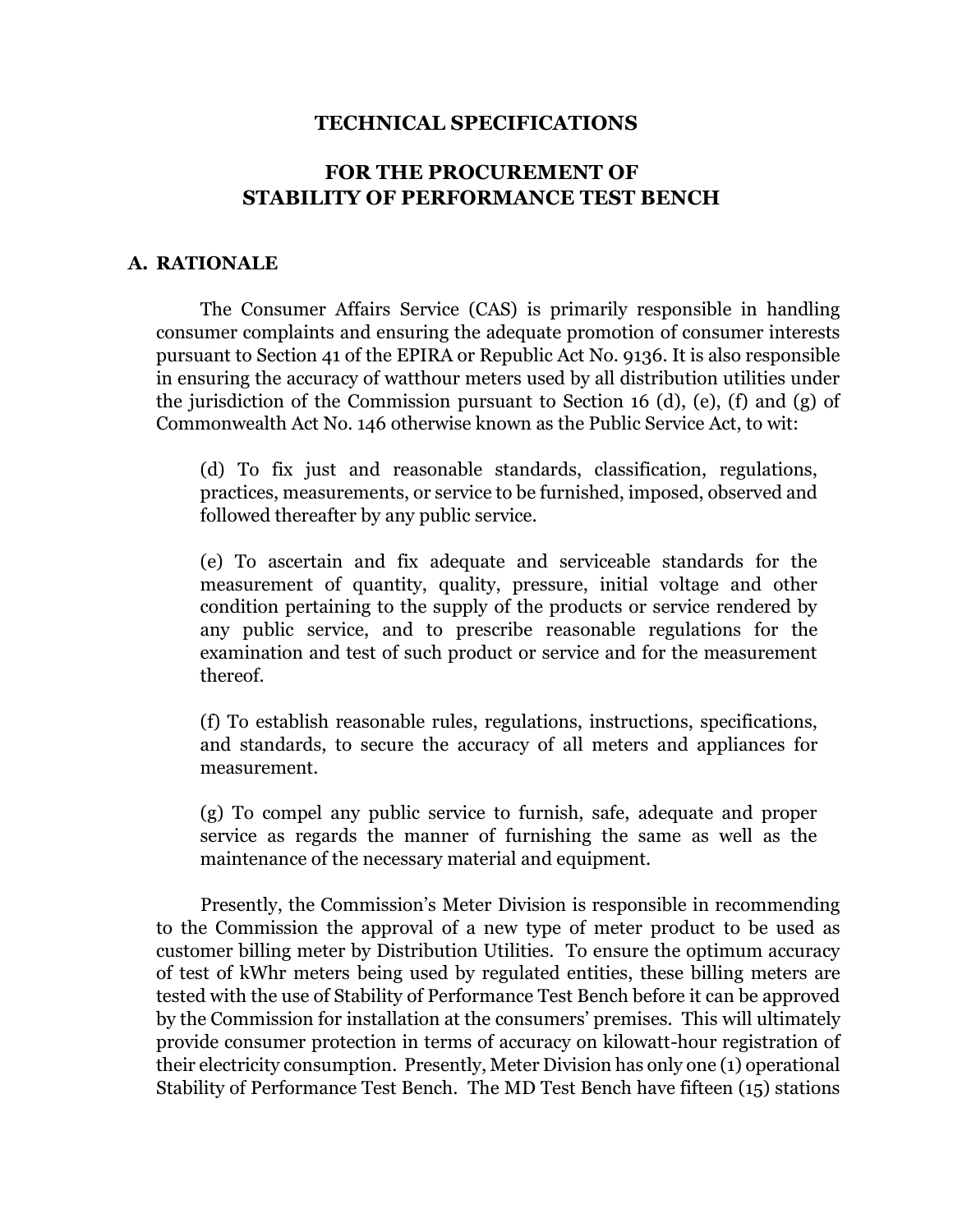and can accommodate only five  $(5)$  new meter products with three  $(3)$  sample meters each for Stability of Performance.

## **B. OBJECTIVE**

The objective of the Consumer Affairs Service (CAS) is to increase the number of operational Stability of Performance Test Bench and to accommodate the numbers of meter type applications for Meter Type Approval.

# **C. RESPONSIBILITIES OF THE WINNING BIDDER**

The following are the responsibilities/obligations of the winning bidder:

- 1. It shall be responsible for the safe-keeping of the items until it reaches the final destinations;
- 2. Provide After Sales Service and Technical support within seven (7) days for minor issues and within ninety (90) days for major issues. Likewise, the winning bidder must keep an inventory of the spare consumable parts of the equipment;
- 3. Hands-On-Training for a minimum of five (5) Meter Division Personnel to be conducted within one (1) month from delivery, or within two (2) weeks from the lifting local travel restriction;
- 4. Coordinate with the ERC General Services Division (GSD) and the Meter Division (MD) at least three (3) days before the date of delivery;
- 5. Provide Certificate of Warranty for One (1) Year (at least).

### **D. RESPONSIBILITIES OF THE ERC**

- 1. Acknowledge receipt of item, after testing and acceptance by the ERC Technical Property Inspection Committee (TPIC), including pertinent details such as quantity, date and condition of the items received;
- 2. Prepare payments due to the Winning Bidder after the delivery of the test equipment to ERC Main Office - Meter Division; and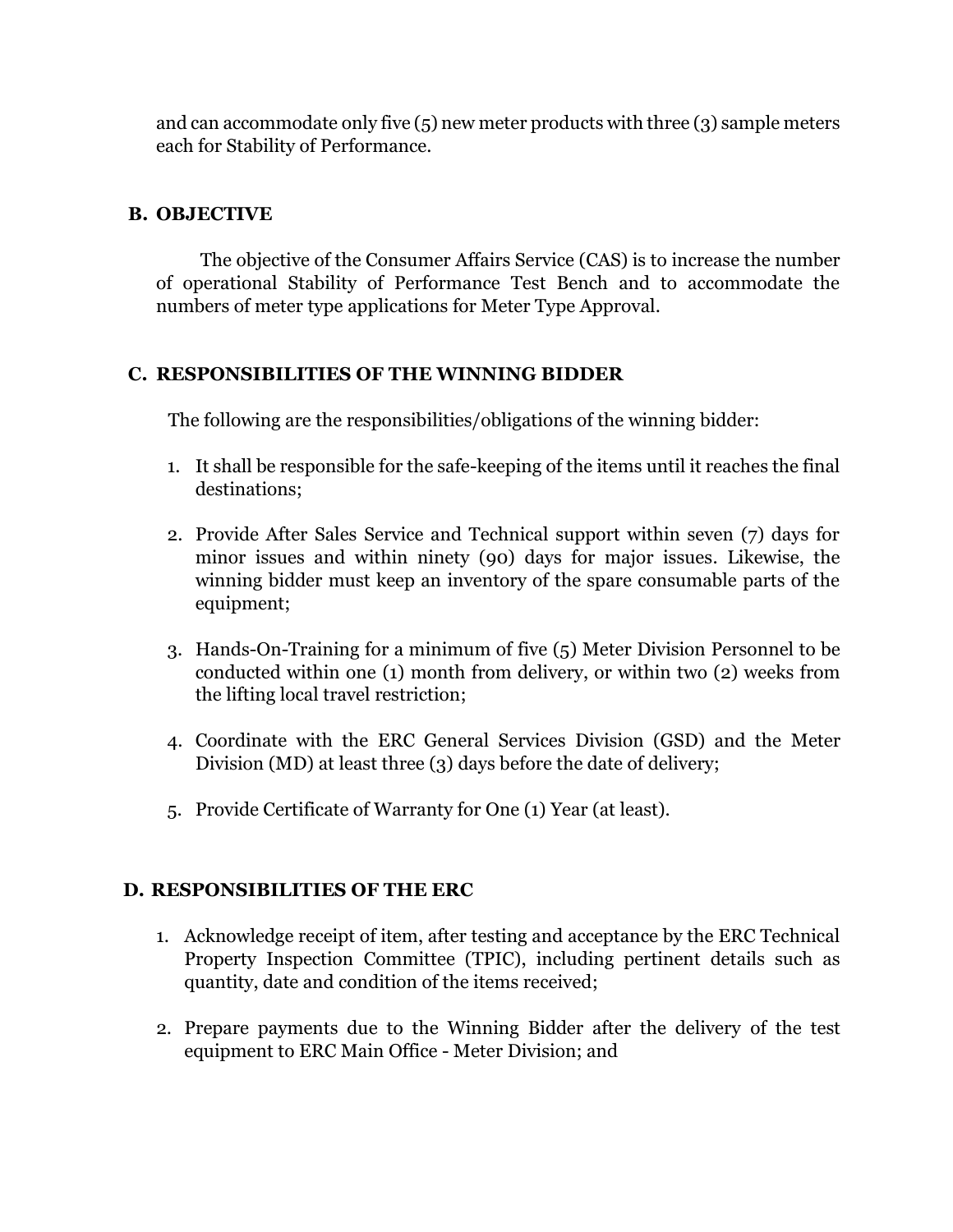

3. Return the Performance bond to the Winning Bidder after it had complied with the requirements and pursuant to RA 9184 and its 2016 Revised-IRR.

# **E. SCHEDULE OF DELIVERY**

The Winning Bidder should deliver the Equipment at the ERC Main Office – Meter Division, located at the Pacific Center Building, 33 San Miguel Ave., Ortigas, Pasig City or Exquadra Tower Building, Exchange Road, Ortigas Center, Pasig City (subject to prior written notice in case of transfer) **within ninety (90) calendar days from receipt of the Notice to Proceed (NTP).**

# **F. SPECIFICATIONS OF THE STABILITY OF PERFORMANCE TEST BENCH**

**Two (2) Sets** Stability of Performance Test Bench with the following specifications:

Five (5) Stations (each with three (3) sets of sockets with IEC meter adapters) *First three stations must be suitable for Form 1S and Form 2S* 

Rated Output Voltage: *230 Volts (±10%)*

*Fourth station must be suitable for Form 3S, Form 4S and Form 12S* 

■ Rated Output Voltage (Equipped with Selector Switch) *69V, 120V, 230V and 480V* 

*Fifth station must be suitable for Form 9S and Form 16S* 

 Rated Output Voltage (Equipped with Selector Switch) *69V, 120V, 230V and 480V* 

Rated Current Output (Equipped with Rheostat & Digital Current Display): *0 to 50 Amperes* 

Rated Auxiliary Power Supply: *230 Volts (±10%) 60Hz*

Ability to test ANSI meters

Ability to test IEC meters

After Sales Service and Technical Support

Hands-On-Training for a minimum of five (5) Meter Division Personnel within One Month from Delivery or within two (2) weeks from the lifting local travel restriction, if any

User Instruction Manual

Delivery of the Equipment should be within Ninety (90) days from receipt of the Notice to Proceed (NTP)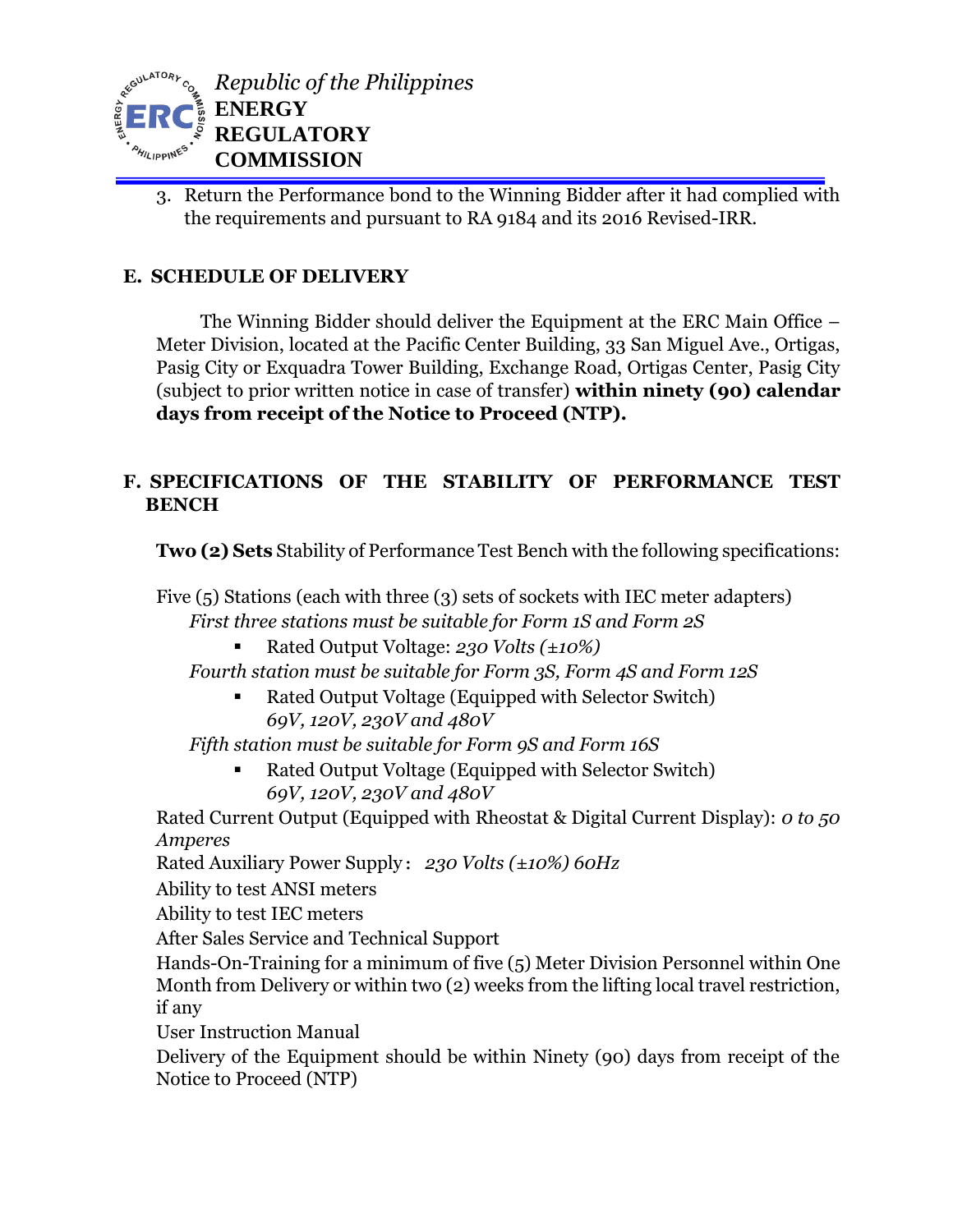Final Acceptance or Rejection Period: within fifteen (15) calendar days from actual delivery date, includes adjustment & retesting Certificate of Warranty for One Year (at least)

### **G. MODE OF PROCUREMENT**

The procurement shall be undertaken through **Public Bidding** pursuant to RA No. 9184 and its 2016 Revised IRR.

### **H. FUND SOURCE and APPROVED BUDGET FOR THE CONTRACT**

- 1. The fund for this engagement shall be sourced from the **Current Appropriations for the fiscal year 2022 of the ERC.**
- 2. The Approved Budget for the Contract (ABC) for the project is **ONE MILLION THREE HUNDRED THOUSAND PESOS (PhP1,300,000.00),** inclusive of all government taxes, and other fees and charges.

### **I. PAYMENT SCHEME**

- 1. The Total Contract Price which should not exceed the ABC of **ONE MILLION THREE HUNDRED THOUSAND PESOS (PhP1,300,000.00).** Payment shall be released **within thirty (30) days** after the completion of delivery of the items at the ERC Main Office and final acceptance.
- 2. Since the above payment shall be subject to the usual government accounting and auditing requirements, the Winning Bidder is expected to be familiar with the Government Accounting and Auditing Manual (GAAM).

#### **J. ACCEPTANCE/REJECTION PERIOD**

Testing/Inspection and Acceptance or Rejection: Within 15 calendar days from the actual delivery date, the ERC authorized representative shall test and inspect the equipment and indicate in the Inspection and Acceptance Report that equipment is in accordance with the required specifications, or if not, indicate in the said Report that there are parts or functionalities that need to be replaced or adjusted. The supplier shall be given a reasonable number of days to make the necessary replacement or adjustment. After which, the ERC authorized representative shall test and inspect the equipment again and either issue an Inspection and Acceptance